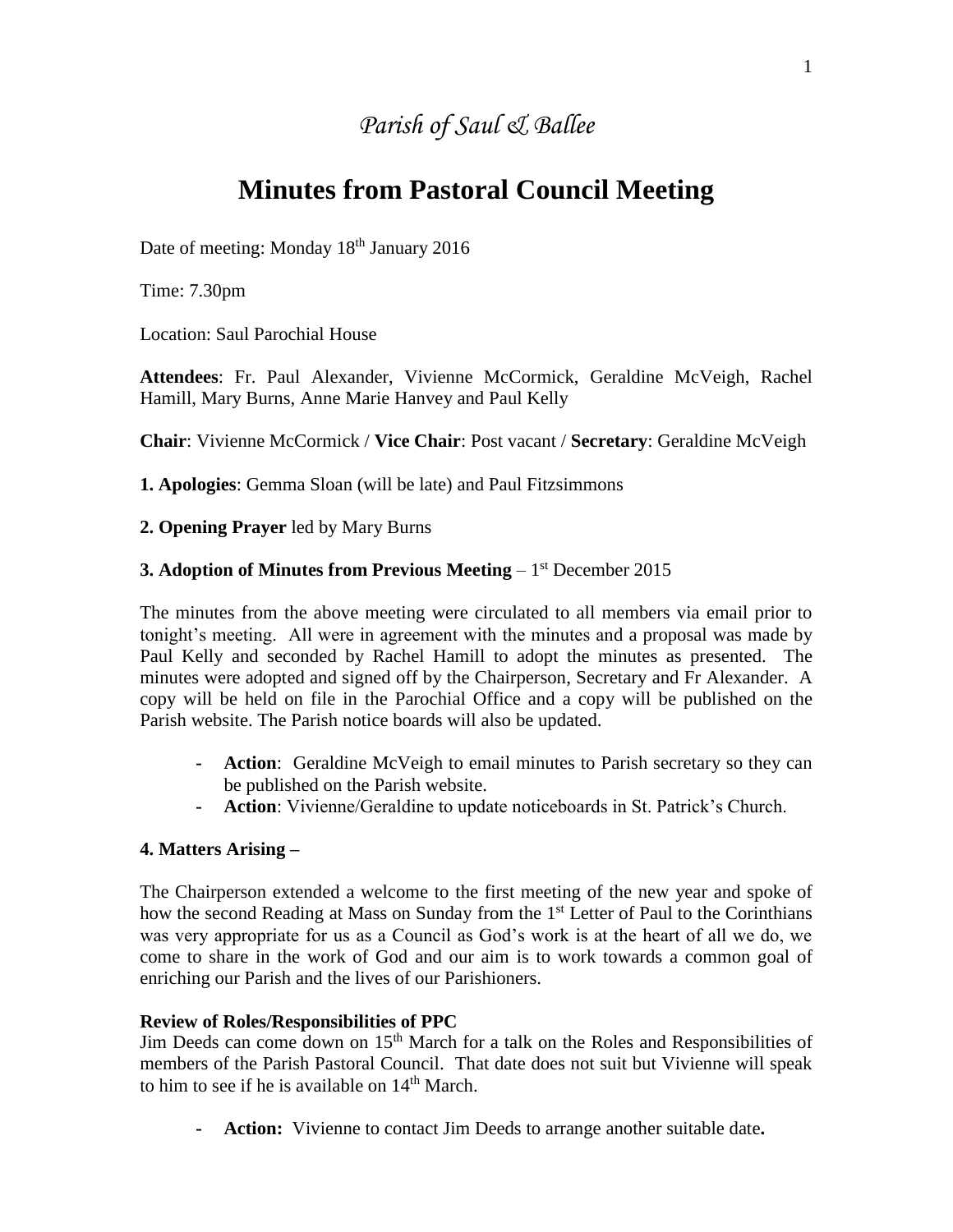#### **Training for Extra-Ordinary Ministers of the Eucharist:**

Training took place in Tobar Mhuire on Saturday  $5<sup>th</sup>$  December from 9.30am to 5.00pm conducted by Fr Mel. There were 9 Extra-Ordinary Ministers of the Eucharist in attendance including 4 new ministers. It was a challenging day but prayerful with Eucharistic Adoration. The new ministers are now involved and Eithne Gorman has agreed to take over arranging the Rota.

A meeting of the New Ministers was to be organised following the retreat, to discuss some issues that had arisen during this day together.Fr. Paul/Vivienne were to arrange a suitable date for this meeting which would take place in the Parochial House.

- **- Action:** Eithne Gorman to arrange Rota
- **- Action:** Fr. Paul/Vivienne to organise Ministers meeting at an early date.

#### **Parish Newsletter:**

We hope to get contributions from other parish groups and the schools for the next Newsletter. Paul Fitzsimons is to be asked to put something together on the Gaelic Club. Vivienne will speak to Amanda to get a profile on the choir and the Adoration Committee will prepare an article. P6 and P7 pupils of the Parish schools are to be asked to take part in a competition to design a front cover for each issue in 2016. Vivienne will speak to the Principal in Saul and Fr Alexander will speak to Ballycruttle and request entries by the end of February to be available for the March issue and this will help involve the rest of the parish.

- **- Action:** Paul Kelly to speak to Paul Fitzsimons re article from Gaelic Club
- **- Action:** Vivienne to speak to Amanda re choir
- **- Action:** Mary and Geraldine to prepare article on Adoration
- **- Action:** Vivienne to speak to Mr McGrath re front cover design
- **- Action:** Fr Alexander to speak to Ballycruttle re front cover design

**Morning Prayer of the Church:** Morning Prayer is going well. Fr Alexander is to source books for Morning Prayer and consider one with large print.

**- Action**: Fr Alexander to source Morning Prayer books in due course. No further action required.

**Eucharistic Adoration:** Fr Alexander confirmed Adoration will continue in Saul Church only for the time being until it is well established and extended thanks to those who arranged it. The numbers are keeping up and great respect is being shown in the Church. The church is well heated and the Parish can cover the cost of heating and lighting at the moment.

The Adoration Committee are at present working to design a flyer to be distributed through the schools to promote Adoration and Fr Alexander has designed a booklet for children which he is working on.

- **- Action**: Adoration Committee to produce flyer for schools
- **- Action**: Fr Alexander to work on children's booklet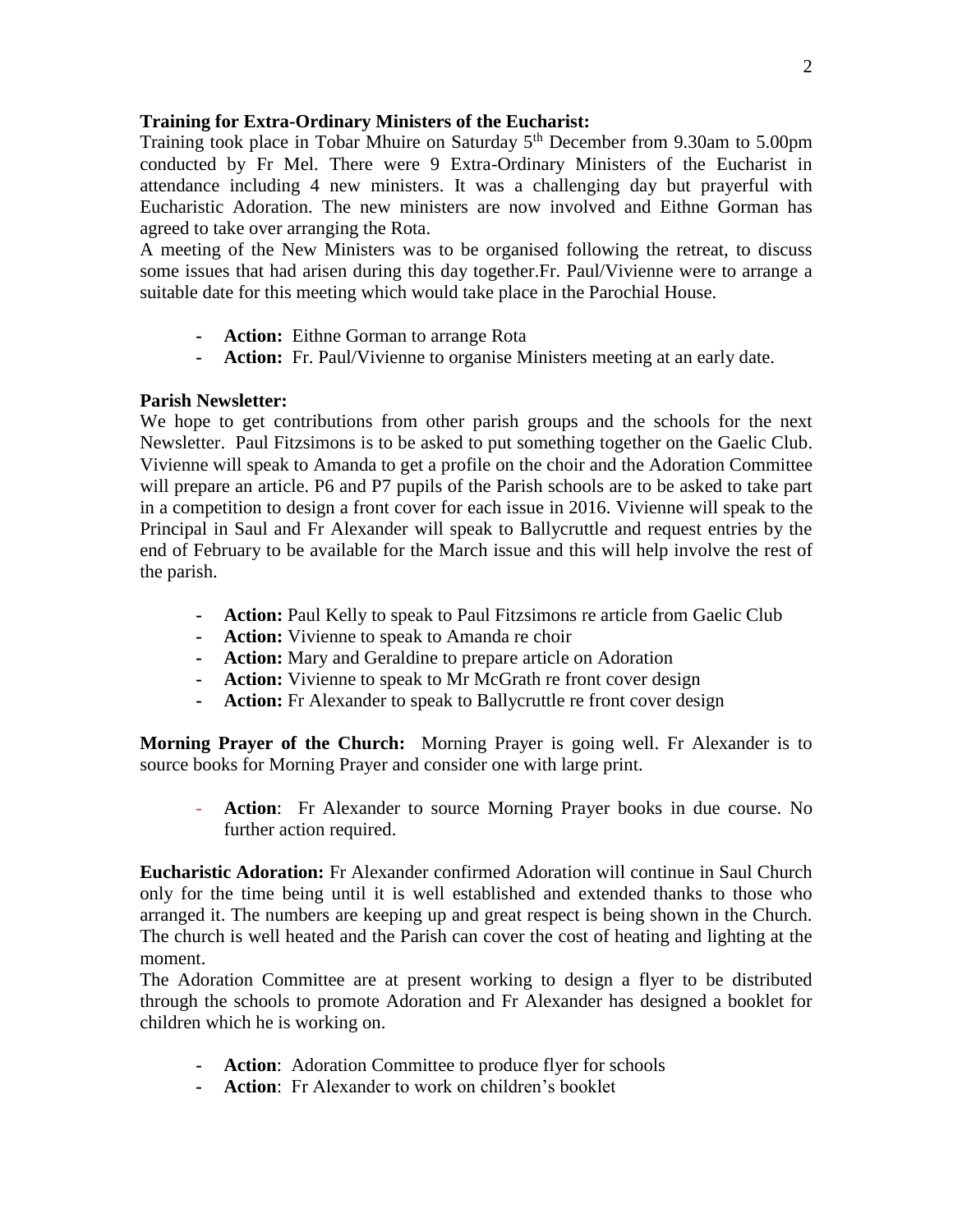**Jubilee Year of Mercy:** Pope Francis has asked that the last Friday of each month during the Year of Mercy be observed as a 'Day of Mercy' and following discussion it was agreed that on the last Friday of the month the 7.00pm Mass in Saul would be followed by Exposition of the Blessed Sacrament, the Chaplet of Divine Mercy and ending with Benediction.

The '24 Hours for the Lord' from the evening of Friday  $4<sup>th</sup>$  March to the evening of Saturday  $5<sup>th</sup>$  March will be celebrated with Mass at 7.00pm on Friday evening in Saul followed by Exposition of the Blessed Sacrament until midnight during which time Fr Alexander will be available for Confession. On Saturday evening the vigil Mass will be at 6.30pm followed by Exposition until midnight and again Fr Alexander will be available for Confession. Details of the arrangements will be in the bulletin.

**- Action:** Vivienne to prepare notice for the bulletin

### **Christmas Masses/Carol Service**

The Church was full at the 9.00pm Mass on Christmas Eve. The Carol Service was very good with good input from the children and people contributed by doing readings. It was a shorter service than last year and this worked well.

**- Action**: No action required

**5 Cemetery/Columbarium review:** The cemetery policy was reviewed and it was agreed as follows:

- Cost of plots to remain at £300 in line with the cost of graves in the local area
- The paragraph on plot allocation requires to be amended as graves can no longer be purchased prior to the death of a family member or by non parishioners.
- Maintenance: Fr Alexander confirmed that during the growing season graves are maintained every couple of weeks.
- Garden of Peace this paragraph requires to be updated as the Columbarium is now in place. We need to check and amend, if necessary, the number of niches available, insert the dimensions of each niche and insert that each niche holds 2 urns **or** 1 casket. Also amend to read 'plaques are in situ and no other plaques are acceptable'
- General Rules: 'Guide Dog' to be changed to read 'Assistance Dog'
- Policy will be considered further at the next meeting
- **- Action**: Vivienne to make the proposed changes for next meeting

**6. Family Prayer Ministry:** How do we promote this? Fr Alexander said the family is the first community of faith and we need to build on that. We could have a guide to common prayers and include guidelines on approach to prayer, say light a candle in November to encourage children to pray for a deceased family member or something for other events during the year. We could include the prayers children learn in school. Children could be encouraged to use their own words to pray, say a decade of the Rosary or a scripture reading or use prayer cards.

**- Action**: All to consider ideas for next meeting